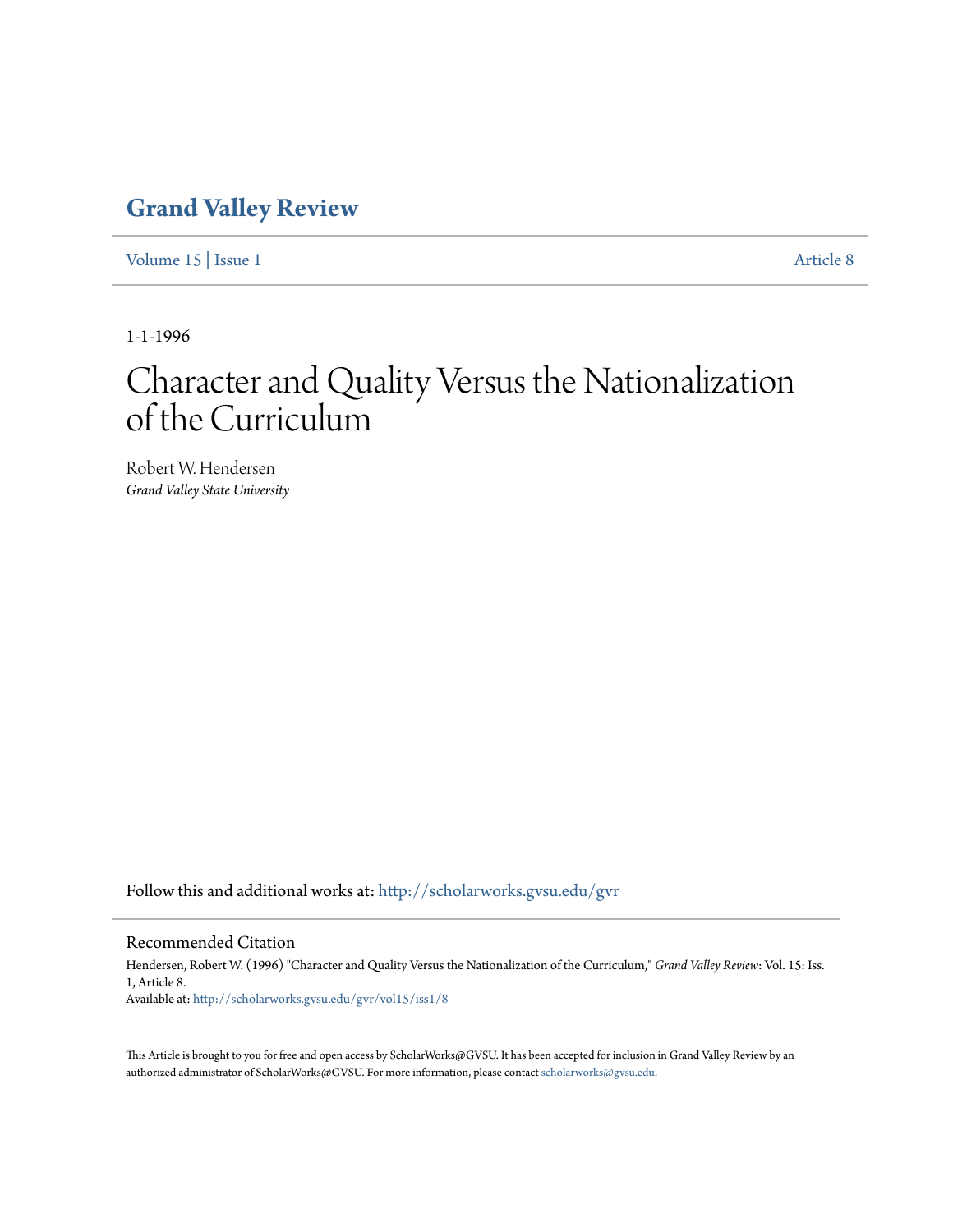## **Character and Quality Versus the Nationalization of the Curriculum**

### *Robert W. Hendersen*

Technology is simultaneously a boon and a threat to higher education, and the uncertainties that derive from this Jekyll-Hyde duality pervade discussions of the near-term future. Several of the participants in the Academic Leadership Roundtable fretted explicitly about the ways technology is changing what are woodenly called "instructional delivery systems." The fear is that changes now underway seriously threaten the continued existence of universities such as Grand Valley. I believe this threat is real, but I also believe that its root causes are not technological: they are, rather, primarily economic and social. Unless we understand the nature of this threat and address it directly, we, as an institution, may become obsolete.

Adrian Tinsley, in a talk which established themes that resonated throughout the meetings of the Academic Leadership Roundtable, cited the example of the "virtual university," which eleven Western governors are exploring as a way to save money by devising a means "to credential learning without the public expense of academic buildings, classrooms and faculty." Tinsley said, "This is an interesting development, and the technology now exists to make it possible."

An editorial this summer in Science struck a similar theme. It was written by Donald N. Langenberg, the chancellor of the University of Maryland system, who speculated "that many universities may die or change beyond recognition as a result of the IT [information technology] revolution. " Langenberg further argued that "the 100 or so major research universities probably will persist in recognizable form. Several hundred institutions whose primary focus is the liberal education of full-time campus-resident, recent high-school graduates will persist as well. That leaves about 3,000 institutions of higher education serving the vast majority of the nation's 14,400,000 college and university students in ways that will inevitably be profoundly transformed by IT."

Many of the changes that are moving higher education away from familiar territory do indeed have a technological component (even the ivy is watered by automated sprinklers), but I suspect that mammoth changes would occur even with older, more familiar technologies. The changes are coming for reasons that are largely economic, not technological. As states are harder pressed to find the funds necessary for higher education, there are enormous pressures to find cheaper ways to provide students with the degrees they seek. The way we respond to these pressures may determine our destiny.

While the Western governors dream of a virtual university with internet- or videobased classrooms, it is not the new means of instruction that make their plan viable. The technological development that seems most to have influenced the Western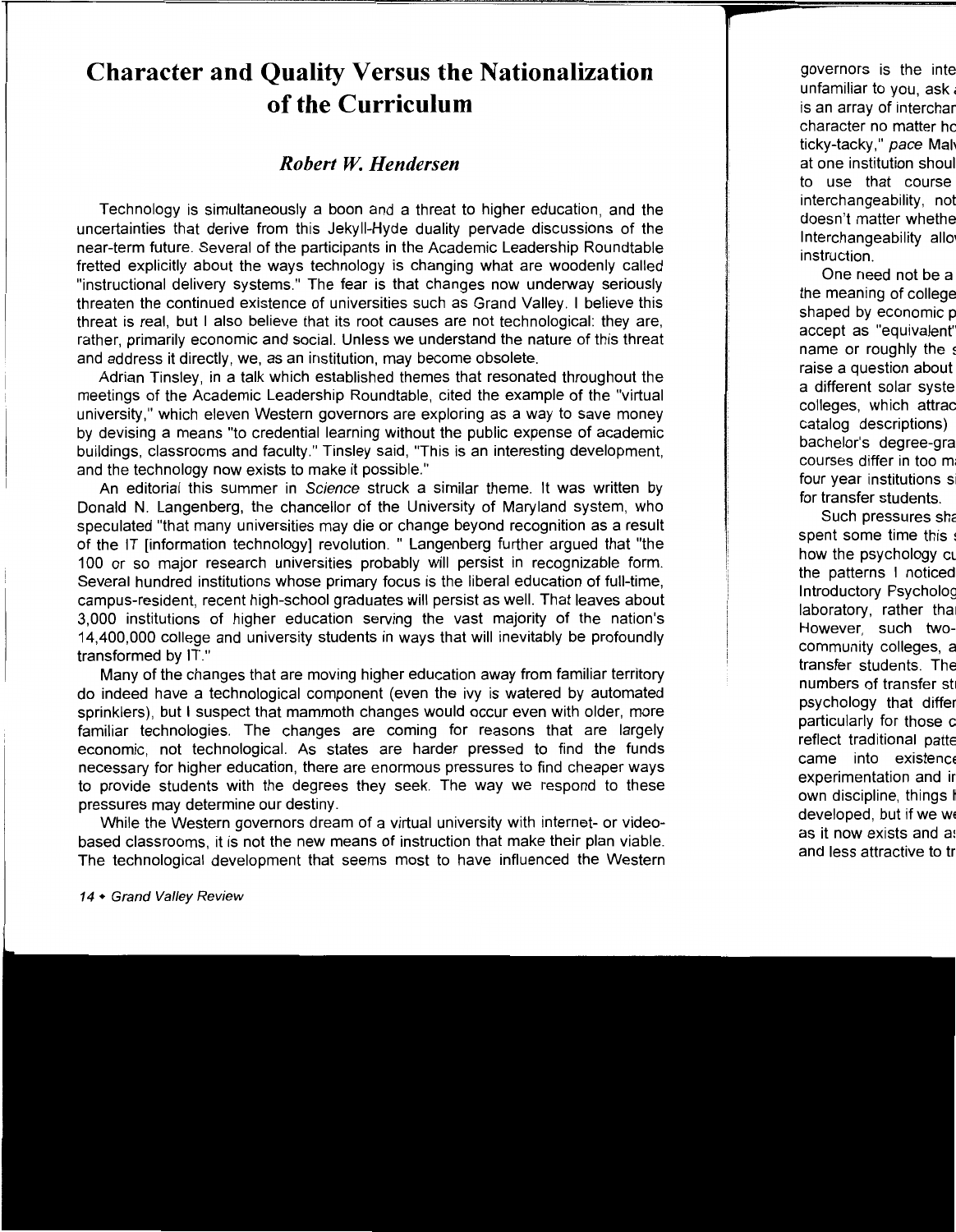governors is the interchangeable plastic block of the Lego® system (if this is unfamiliar to you, ask any child). Central to the development of the Virtual University is an array of interchangeable, largely indistinguishable courses, with the same basic character no matter how or where or by whom they are offered ("little boxes made of ticky-tacky," pace Malvina Reynolds). A student who takes Introductory Psychology at one institution should, by the logic of efficiency-expert-manque governors, be able to use that course in any other institution's degree programs. It is this interchangeability, not technology, that makes the Virtual University possible; it doesn't matter whether instruction is delivered via the internet or by carrier pigeon. Interchangeability allows lower-cost instruction to substitute freely for higher-cost instruction.

One need not be a governor poring over a state budget to be spurred to cheapen the meaning of college degrees. Much the same attitude is prevalent at GVSU, again shaped by economic pressures. We depend heavily on transfer students, and so we accept as "equivalent" to our courses pretty much any course that has the same name or roughly the same description as one of our own. Occasionally we might raise a question about a course whose catalog description seems to have come from a different solar system. However, this is virtually never the case with community colleges, which attract students in part because they design their courses (and catalog descriptions) so the students will be able to transfer the credits to a bachelor's degree-granting school. This works both ways: If our lower division courses differ in too many ways from the courses offered at community colleges and four year institutions similar to ours, we would be closing ourselves off as an option for transfer students.

Such pressures shape not just course equivalencies, but entire curricula as well. I spent some time this summer skimming through college catalogs, trying to discern how the psychology curricula at GVSU differ from those at other institutions. One of the patterns I noticed was that institutions with few transfer students often offer Introductory Psychology as a two-semester sequence, sometimes with an additional laboratory, rather than cram a huge range of content into a single semester. However, such two-semester Introductory Psychology courses are rare at community colleges, and, correspondingly, rare at colleges that depend heavily on transfer students. There are other differences. Colleges that do not accept large numbers of transfer students often draw fracture lines between content areas within psychology that differ from those we draw at GVSU; our course descriptions, particularly for those courses that are typically also offered by community colleges, reflect traditional patterns that gelled nationwide in the 1950s, well before GVSU came into existence. Surprisingly, despite GVSU's honorable history experimentation and innovation, we offer little that is distinctive. In psychology, my own discipline, things have changed a great deal since the "standard" courses were developed, but if we were to modernize our curriculum so that it reflects the discipline as it now exists and as it is transforming, we would make ourselves less accessible and less attractive to transfer students.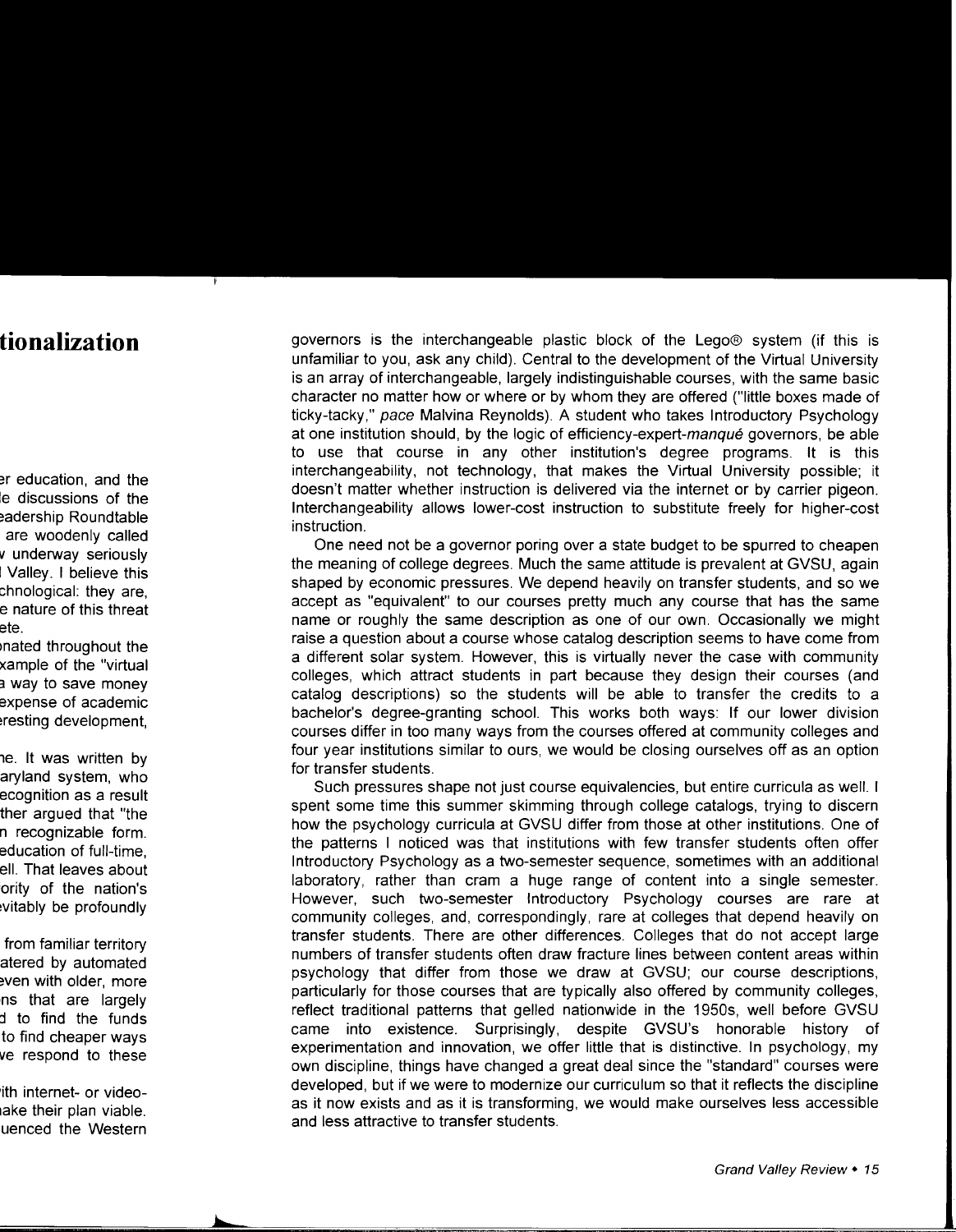The trend toward homogeneity of courses and curricula has many sources and is not limited to lower division courses. Professionals acting in their own guild interests have used their political clout to build increasingly specific curricular requirements into licensing and accrediting standards, a trend that ossifies both graduate and undergraduate curricula. Statewide agreements like Michigan's MACRAO can be expected to become regional (c.f., the Western governors' regional Virtual University), while state licensing boards increasingly defer to national standards in their credentialing. We are seeing the nationalization of our curricula.

This growing homogeneity of courses and curricula is a threat to our existence. Once courses become fully interchangeable from institution to institution, economic pressures will inevitably benefit those institutions that can produce the greatest number of credits at least cost. Ph.D.-Ievel faculty are more costly than M.A.- or M.S.-Ievel instructors. Small classes cost more than large ones. Lighter teaching loads make instruction more expensive than heavier loads. Interchangeability of course offerings between GVSU and a community college serves both institutions by making them more attractive to prospective students, but it also raises the question, "Why should universities offer these courses at all if they are the same as those offered by community colleges with cheaper instructional costs?" Precisely this question is being raised in the legislatures of other states, notably California, and it is only a matter of time until we hear it resonating in Michigan.

Another sort of economic pressure comes to bear: Students want to accumulate credits at the least cost to themselves, and an important part of that cost is the work they put into their courses. A kind of Gresham's law applies not only to coins, but to course standards as well: Bad courses drive out good courses. Why take courses at GVSU, if you can take easier, interchangeable courses elsewhere?

Here, again, technology is often wrongly blamed. There is much hand-wringing at institutions like the University of Phoenix and the New School for Social Research, over the fear that these schools, which have a growing offering of electronicallydelivered degree programs, will be able to attract vast numbers of students away from traditional campuses. Fretting about compressed video and the internet has a familiar sound to it: similar worries were triggered decades ago by the advent of televised courses. Instructors who have a lot of direct contact with students understand the advantages that personal contact has over even the most technologically sophisticated delivery systems for distance learning, so they do not develop Luddite impulses to slice internet cables.

Still, they have reason to worry. The real threat comes not from the technology but from the devaluation of what courses and degrees mean. The curricula offered by such older technologies as postal correspondence courses were still under the local control of institutions, with a few, well-publicized abuses by non-accredited "diploma mills." What has changed is not so much the technology as the degree of local control over what an institution offers, and this loss of local control makes it harder to hold an individual institution accountable for the quality of its offerings. The growing interchangeability of courses across institutions makes it difficult to question whether a course is pedagogically sound or whether its content is accurate and well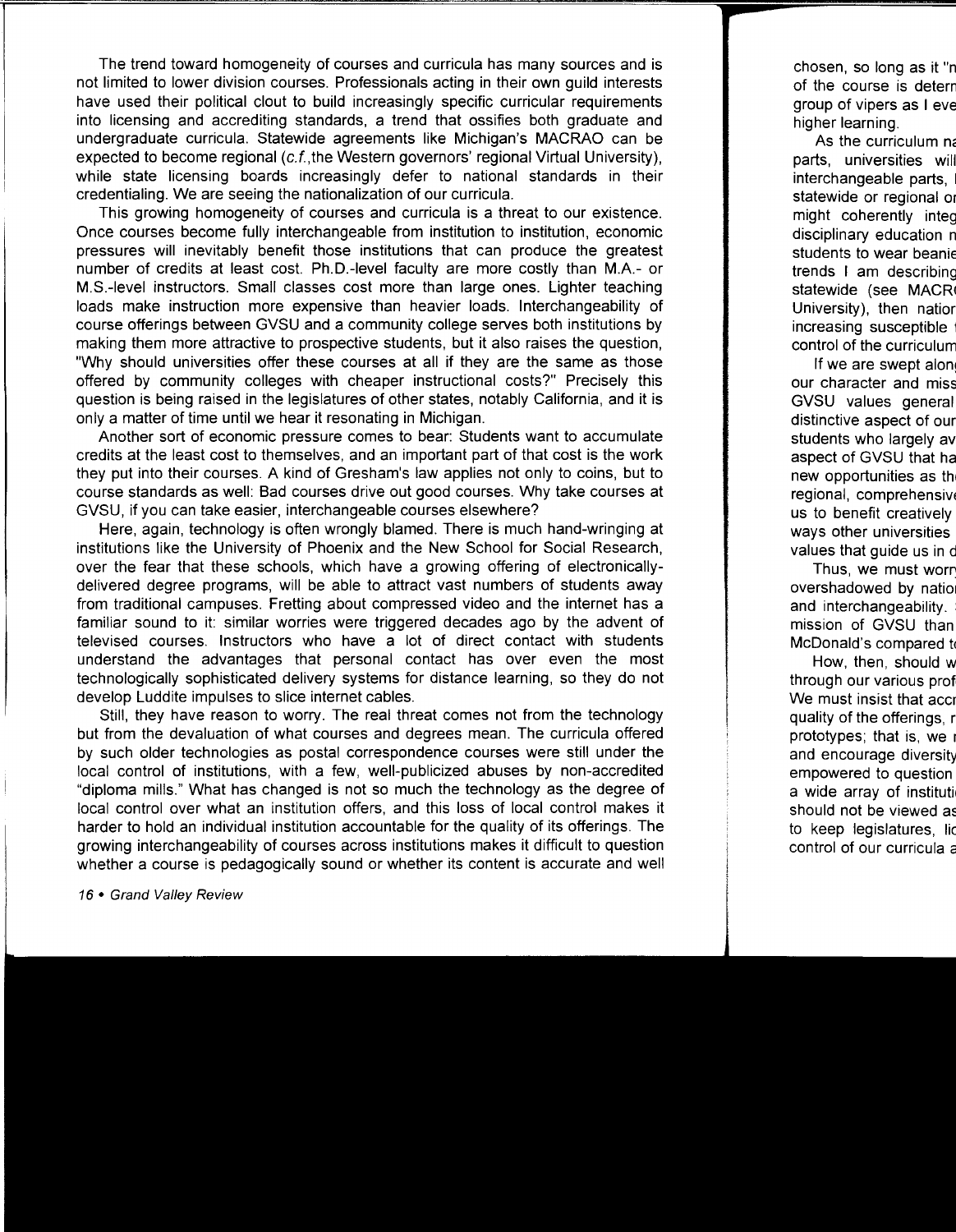chosen, so long as it "matches" the national standard. In some courses, the content of the course is determined by the editors of commercial textbooks (as cynical a group of vipers as I ever hope to meet) as much as it is by faculties of institutions of higher learning.

As the curriculum nationalizes into assembly-line education with interchangeable parts, universities will continue to have a role in producing some of the interchangeable parts, but the assembly of the parts may occur under the aegis of statewide or regional organizations. A decade hence the very idea that a university might coherently integrate an enriching general education with more specific disciplinary education may seem as quaint and incomprehensible as requiring new students to wear beanies. General education will be one of the first casualties of the trends I am describing. As general education curricula become interchangeable statewide (see MACROA), then regionally (see the Western governors' Virtual University), then nationally (see the politics of the "culture wars"), they become increasing susceptible to legislative, rather than academic, control. We risk losing control of the curriculum.

If we are swept along with this tide, we shall also lose the control we once had of our character and mission. For example, many of us are proud and boastful that GVSU values general education, even in its professional programs. Yet this distinctive aspect of our mission is already at risk because of the number of transfer students who largely avoid our carefully crafted general education program. Another aspect of GVSU that has served it well is its ability to identify and take advantage of new opportunities as they arise. As we become a more "standardized" version of a regional, comprehensive university, we lose the character and flexibility that permit us to benefit creatively from new opportunities by doing things differently from the ways other universities do them. When we lose character, we lose the fundamental values that guide us in deciding when to grab an opportunity and when to decline.

Thus, we must worry that our locally held values and sense of mission may be overshadowed by national trends toward conformity, homogeneity, standardization, and interchangeability. Soon it may make no more sense to talk of the distinctive mission of GVSU than it would to talk of the distinctive cuisine of the Standale McDonald's compared to the Jenison McDonald's.

How, then, should we react to this threat? There are some actions we can take through our various professional organizations that can affect these trends nationally. We must insist that accreditation, both of programs and institutions, be based on the quality of the offerings, rather than on how well these offerings match rigidly specified prototypes; that is, we must make sure that our professional organizations respect and encourage diversity in programs and institutions. Accrediting bodies should be empowered to question the quality of courses that are largely homogeneous across a wide array of institutions; being "no different from what everyone else is doing" should not be viewed as a sign of fitness. Within our state and region we must work to keep legislatures, licensing boards, and accrediting organizations from taking control of our curricula away from us. I am not particularly optimistic that we shall be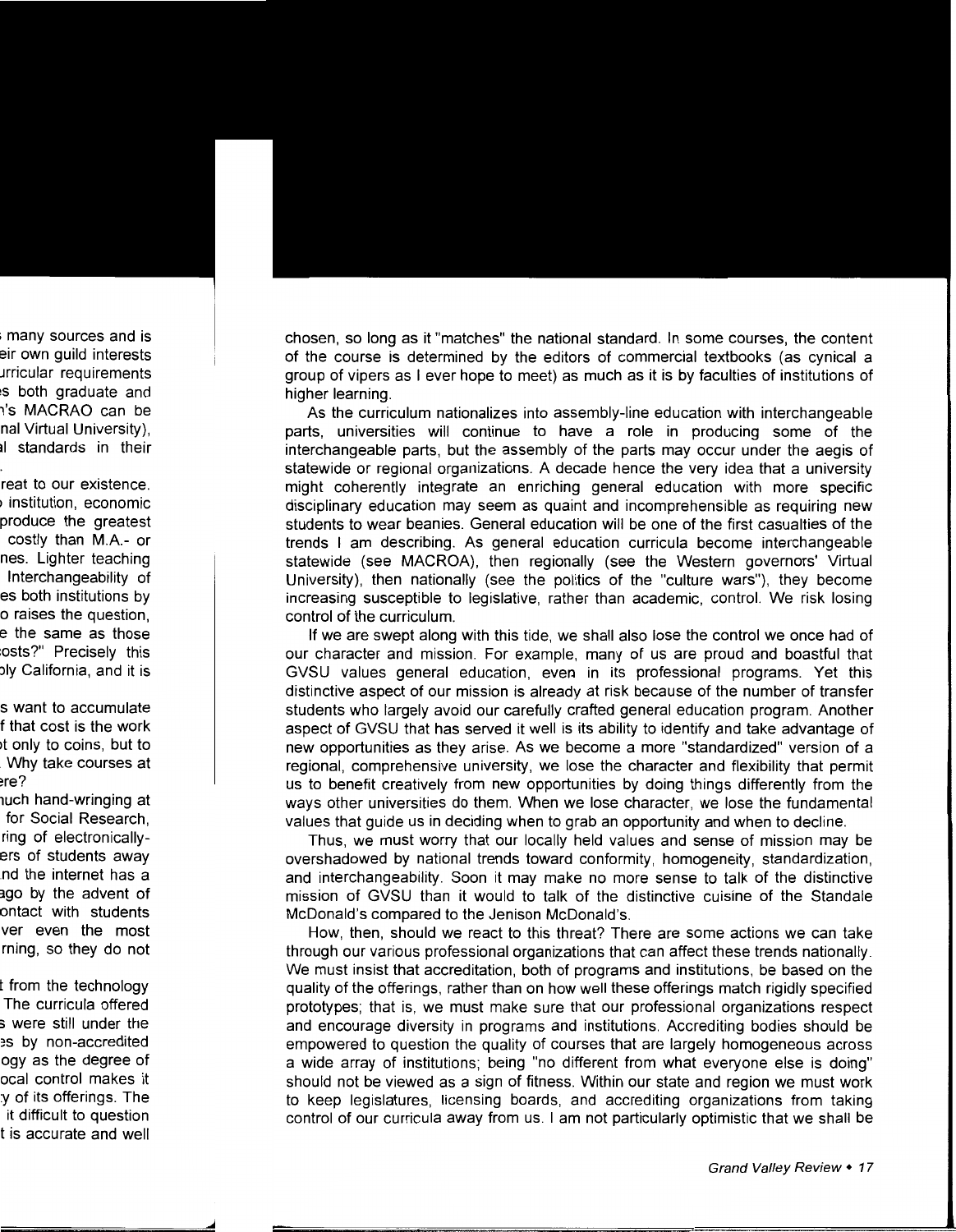successful in these endeavors, because we shall be fighting some high-inertia trends.

There are, however, effective ways of ensuring that GVSU continues to occupy a valuable and (equally important) valued niche in higher education, and these require local vigilance and action rather than a Canute-like stand against the tide of national trends. I suggest that the crux of what we must do is to ensure that our courses and curricula are distinctive in both their character and their quality. To overwork the tidal metaphor, we should let GVSU rise to the surface and tack into the wind and against the current, charting its own course while other institutions are swallowed up by the forceful tides. (According to Webster's Third International Dictionary, a "Iaker" is "a boat for lake navigation; esp. a ship esp. designed as to draft, beam, length, or structuring to operate on the Great Lakes and associated canals.")

The biggest role in ensuring such distinctiveness of character and quality lies with individual faculty members as they design and teach their individual courses, but there are also roles for units and university-wide bodies in this endeavor.

As individual faculty we can take care to ensure that our courses are different, and, in identifiable ways, better, than similar courses offered at other institutions. It is particularly important that we be able to show that our lower division courses are different from courses of the same name offered at community colleges. Our courses should be taught by faculty members who are actively engaged in their disciplines, so they can introduce students to their disciplines as ongoing intellectual enterprises, rather than as bodies of settled knowledge. Our courses should be taught by authorities, not from authority, and textbooks should be viewed as teaching aids, rather than the repository and definition of the content of a course.

Moreover, our courses should be highly personalized, reflecting not only the distinctive needs of our particular students, but also the particular interests and skills of the faculty members who teach the courses. A student at GVSU should understand and appreciate that she or he is engaging in an educational process different from, and better than, what most community colleges offer (and, for that matter, what most other universities offer). For example, Professors David Bernstein, from Psychology, and Richard Joanisse, from Sociology, are offering linked versions of their introductory courses this semester; students enroll in both classes and address the same problems from the conflicting perspectives of two different disciplines. These courses are unique to GVSU, not clones of nominally "equivalent" introductory courses in psychology and sociology.

Individual faculty members must have the academic freedom and the institutional support to experiment with how and what they teach. True experiments always risk unanticipated, unfavorable results, and we must tolerate some failed experiments as a necessary consequence of encouraging and abetting risk-taking. GVSU has a proud history of experimentation and enough experience with the failures that sometimes result to be adept at balancing useful experimentation with reflective caution.

In designing their curricula, units should be careful not merely to replicate what others are doing elsewhere. Units must offer programs of sufficient quality that they